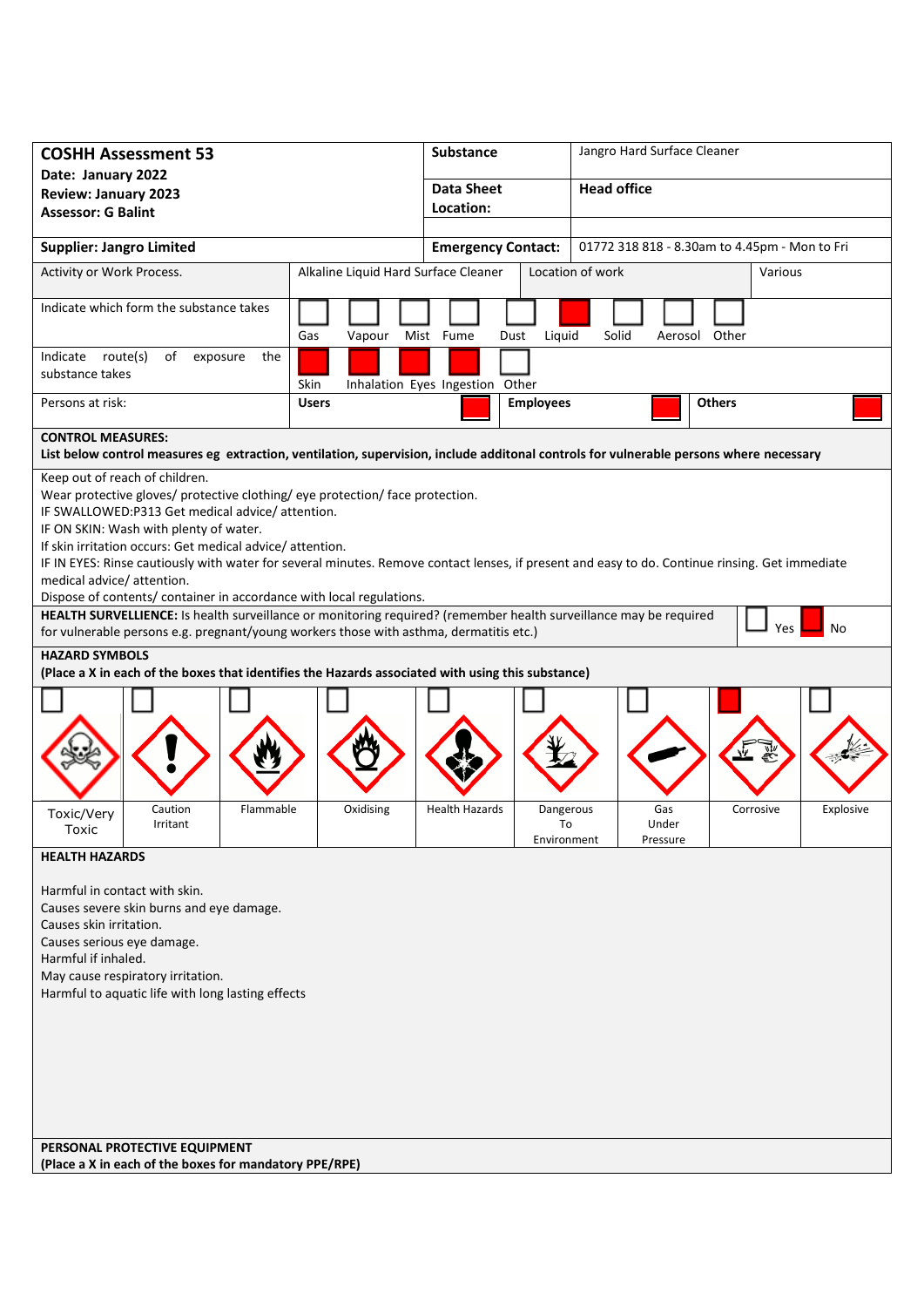|           | <b>CEED</b> |       |                | يدح   |          |        |
|-----------|-------------|-------|----------------|-------|----------|--------|
| Dust mask | Respirator  | Visor | Eye Protection | Boots | Overalls | Gloves |

## **FIRST AID MEASURES**



| Eye contact  | Remove contact lenses, irrigate copiously with clean, fresh water, holding the<br>eyelids apart for at least 15 minutes and seek immediate medical advice.                                                                                                                                                                                    |
|--------------|-----------------------------------------------------------------------------------------------------------------------------------------------------------------------------------------------------------------------------------------------------------------------------------------------------------------------------------------------|
| Skin contact | Remove contaminated clothing and shoes. Wash skin thoroughly with soap and<br>water or use recognised skin cleanser. Do NOT use solvents or thinners.                                                                                                                                                                                         |
| Inhalation   | Unlikely route of exposure as the product does not contain volatile substances. If spray/mist has been<br>inhaled proceed as follows:<br>Remove to fresh air. Keep person warm and at rest. If not breathing, if breathing is<br>irregular or if respiratory arrest occurs, provide artificial respiration or oxygen by<br>trained personnel. |
| Ingestion    | If swallowed, seek medical advice immediately and show the container or label.<br>Keep person warm and at rest. Do NOT induce vomiting.                                                                                                                                                                                                       |

## **FIRE MEASURES (Place a X in each of the boxes that can be used with this COSHH Substance)**

#### **THE PRODUCT IS NOT FLAMMABLE. USE FIRE EXTINGUISHING MEDIA SUITABLE FOR THE SURROUNDING FIRE**

| CO <sub>2</sub> | Water | Foam | Powder | Fire Blanket |
|-----------------|-------|------|--------|--------------|

# **DO NOT USE WATER JET**

#### Storage

Observe label precautions. Keep only in the original container in a cool, well-ventilated place. Store away from the following materials: Oxidising materials